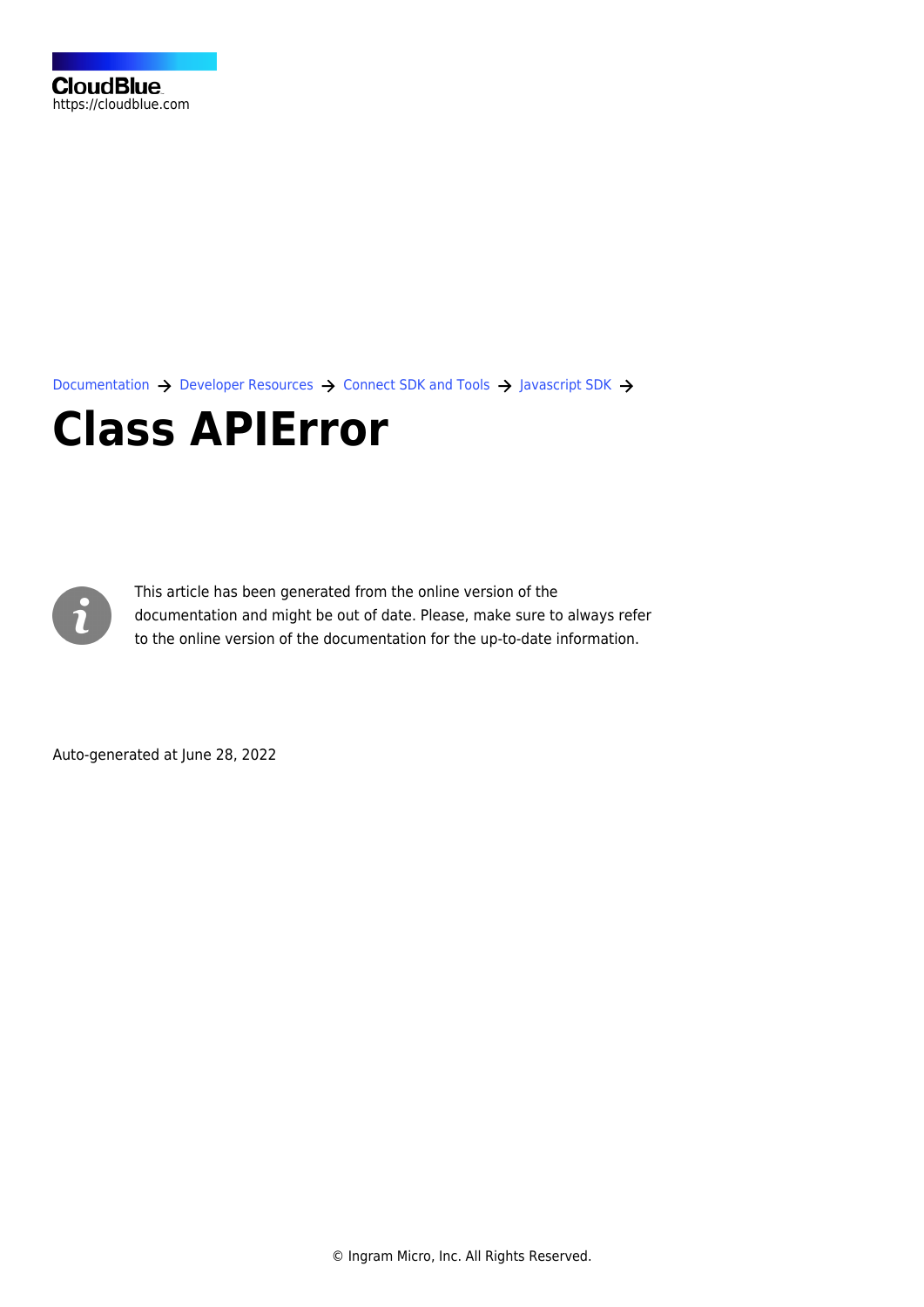## **CloudBlue**

## **Classes**

[HttpError](#page-1-0) ⇐ Error

HttpError wraps any http response which status is != 2xx.

[APIError](#page-1-1) ⇐ [HttpError](#page-1-0)

APIError wraps CloudBlue Connect API errors. Provides convenient methods to obtains error code and error messages. The Cloud Blue Connect JSON error looks like:

### <span id="page-1-0"></span>**HttpError ⇐ Error**

HttpError wraps any http response which status is != 2xx.

**Kind**: global class **Extends**: Error **Category**: Base

- [HttpError](#page-1-0) ← Error
	- o [new HttpError\(status, message\)](#page-1-2)
	- [.status](#page-3-0) : number

#### <span id="page-1-2"></span>**new HttpError(status, message)**

Create a new instance of the HttpError class.

| Param   | Type   |                       | Description |
|---------|--------|-----------------------|-------------|
| status  | number | the http status code. |             |
| message | string | an error message.     |             |

#### **httpError.status : number**

The http status code.

<span id="page-1-1"></span>**Kind**: instance property of [HttpError](#page-1-0)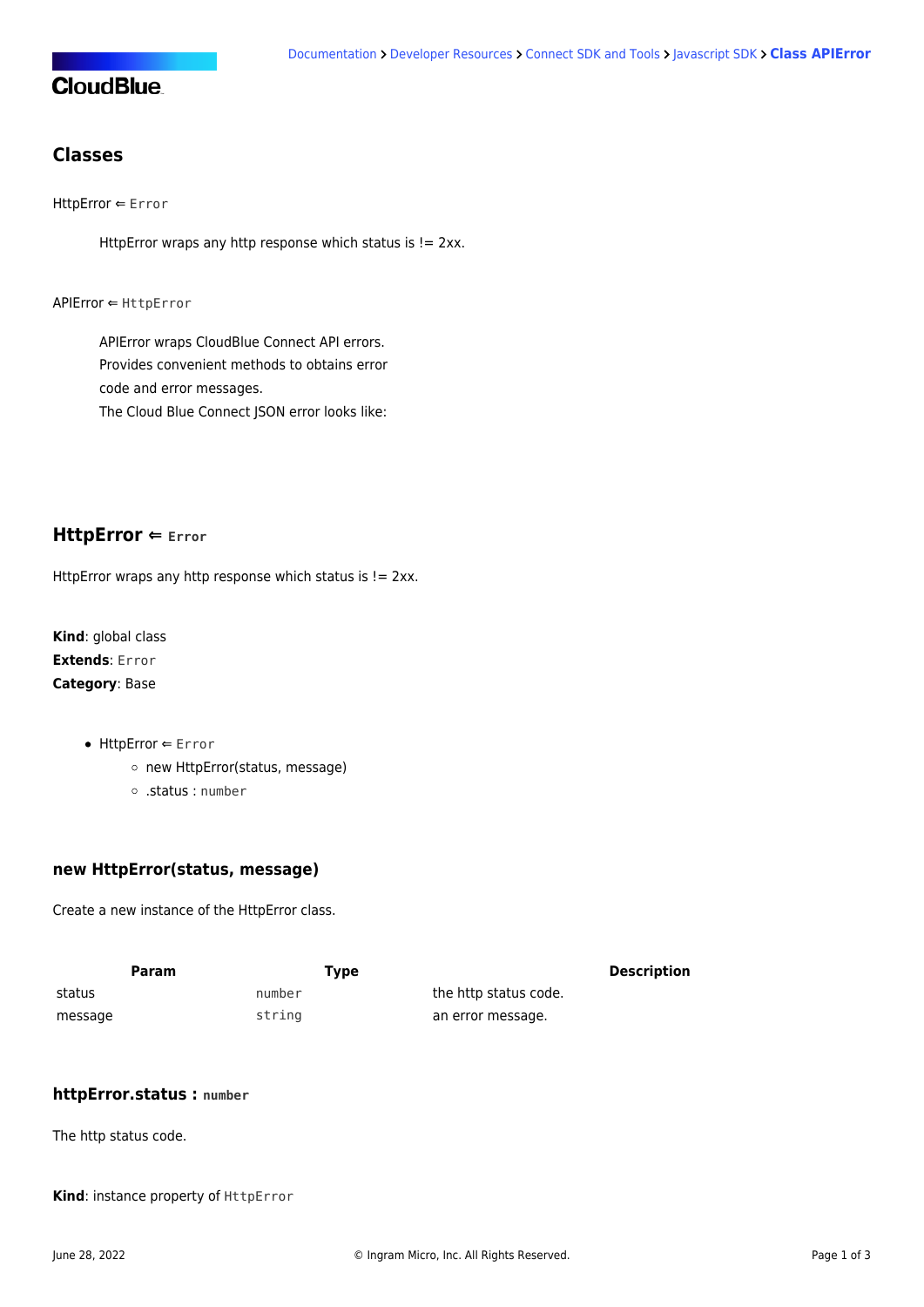## **CloudBlue**

#### **APIError ⇐ [HttpError](#page-1-0)**

APIError wraps CloudBlue Connect API errors. Provides convenient methods to obtains error code and error messages. The Cloud Blue Connect JSON error looks like:

**Kind**: global class **Extends**: [HttpError](#page-1-0) **Category**: Base

- [APIError](#page-1-1) ⇐ [HttpError](#page-1-0)
	- o [new APIError\(status, message\)](#page-2-0)
	- [.json](#page-2-1) ⇒ object
	- [.errorCode](#page-2-2) ⇒ string
	- [.errors](#page-3-1) ⇒ Array
	- [.status](#page-3-0) : number

#### <span id="page-2-0"></span>**new APIError(status, message)**

Create a new instance of the APIError class.

| Param   | Type   |                          | <b>Description</b> |
|---------|--------|--------------------------|--------------------|
| status  | number | the http status code.    |                    |
| message | string | A ISON parseable object. |                    |

#### **Example**

```
{
    "error_code": "SYS_001",
    "errors": [
       "error message 1"
    ]
}
```
#### <span id="page-2-1"></span>**apiError.json ⇒ object**

Returns the JSON error object.

```
Kind: instance property of APIError
Returns: object – The error object.
```